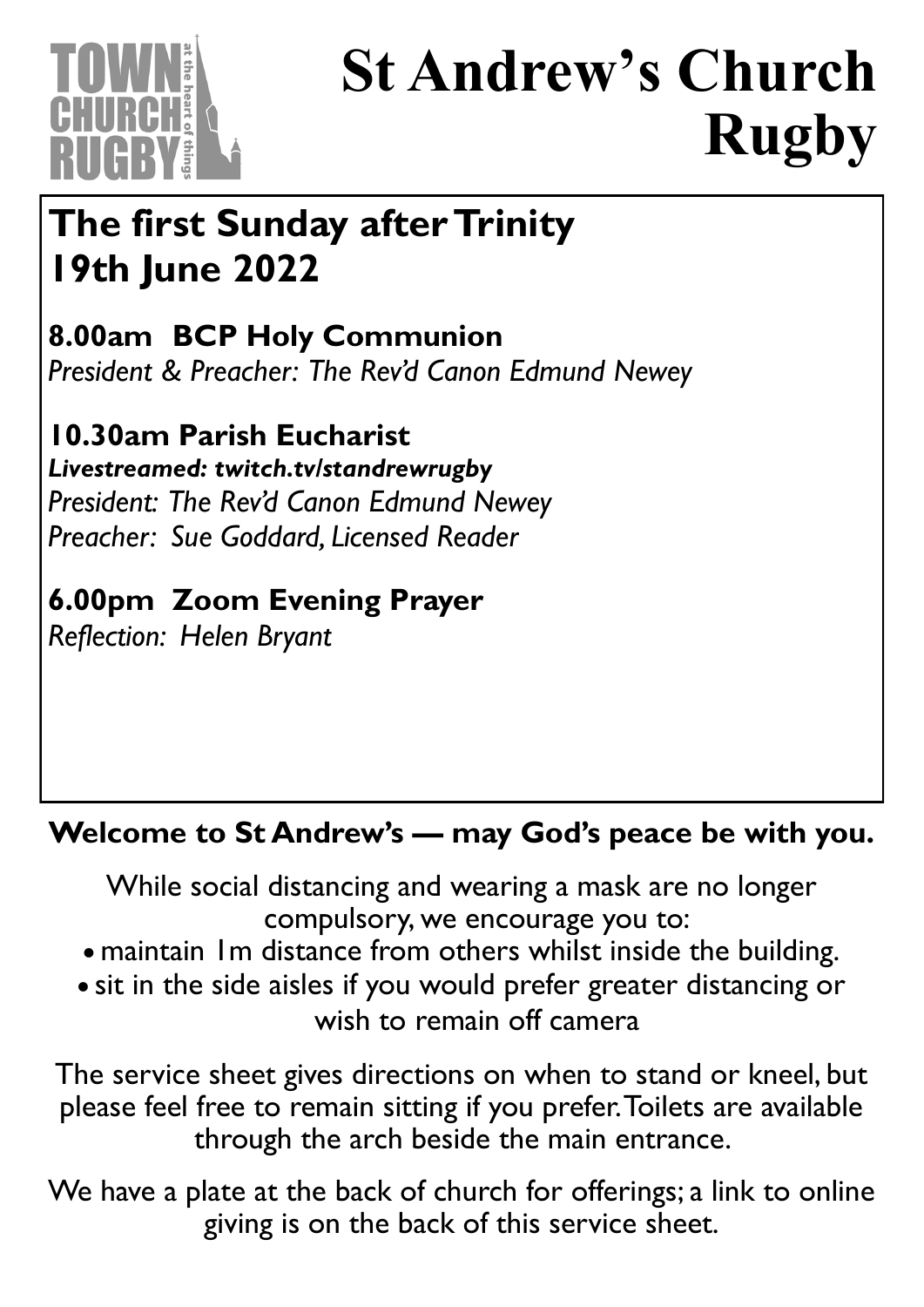**Introit** *sung by the choir* I sat down *Edward Bairstow*

#### **Opening Hymn 791** *Please stand*

**The God of Abraham praise who reigns enthroned above, Ancient of everlasting days, and God of love: Jehovah, great I AM, by earth and heaven confest; we bow and bless the sacred name for ever blest.**

**The God who reigns on high the great archangels sing, and 'Holy, Holy, Holy,' cry, 'almighty King, and was, and is the same, and evermore shall be. Jehovah, Father, great I AM, we worship thee.'**

**Before the Saviour's face the ransomed nations bow, o'erwhelmed at his almighty grace for ever new; he shows his prints of love they kindle to a flame, and sound through all the worlds above the slaughtered Lamb.**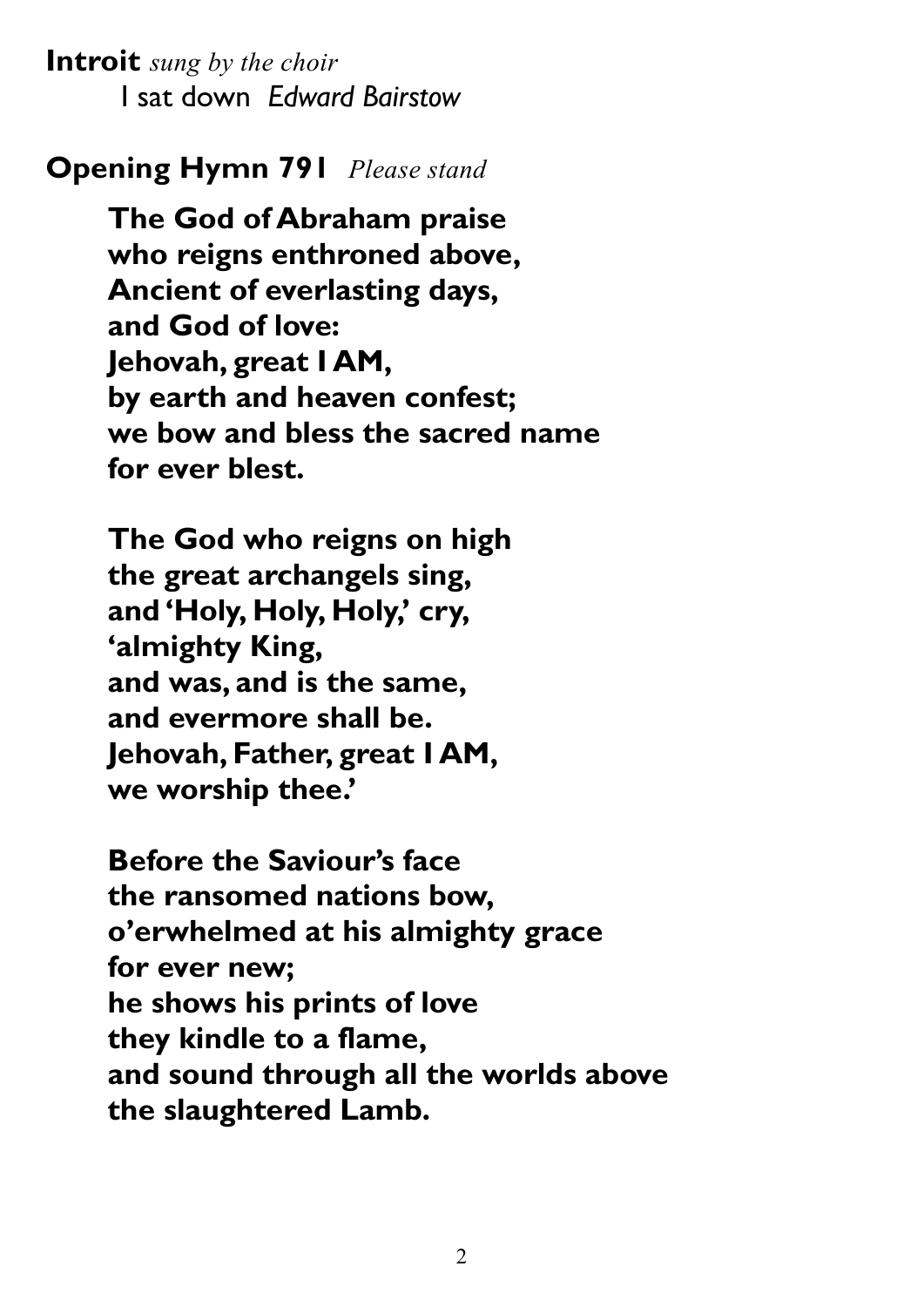**The whole triumphant host give thanks to God on high; 'hail, Father, Son, and Holy Ghost,' they ever cry: hail, Abraham's God, and mine, (I join the heavenly lays) all might and majesty are thine, and endless praise.**

#### **The Greeting** *is given by the president*

In the name of the Father, and of the Son, and of the Holy Spirit

## **All Amen**

Grace, mercy and peace from God our Father and the Lord Jesus Christ be with you.

#### **All And also with you.**

*The president welcomes the congregation. Sunday Club, for Children aged 4 and above, meets in the Godly Play space; younger children and their parents are welcome to use the play area in the south aisle.* 

#### **Invitation to Confession**

God so loved the world that he gave his only Son Jesus Christ to save us from our sins, to be our advocate in heaven, and to bring us to eternal life. Let us confess our sins in penitence and faith, firmly resolved to keep God's commandments and to live in love and peace with all.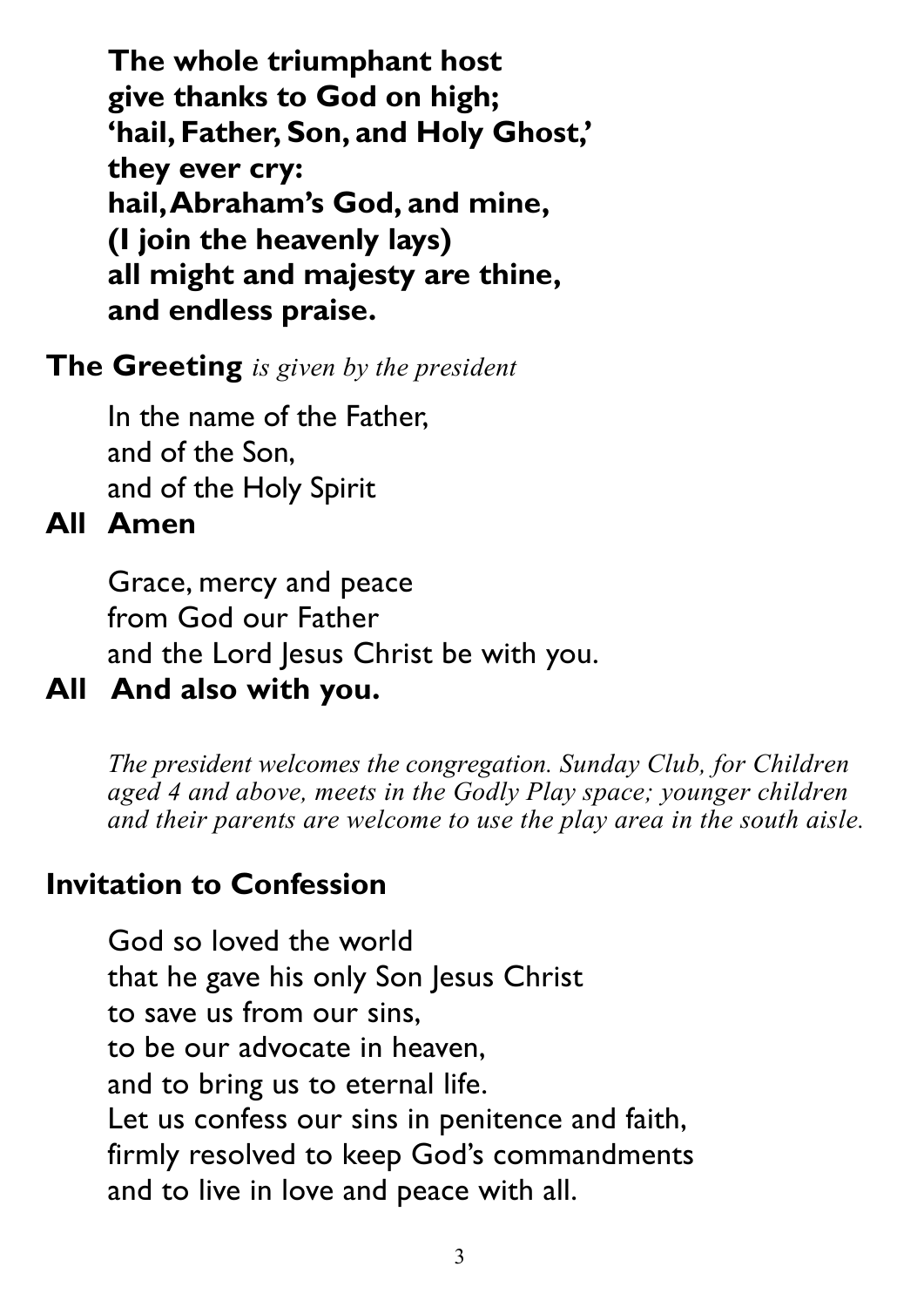**All Almighty God, our heavenly Father, we have sinned against you and against our neighbour in thought and word and deed, through negligence, through weakness, through our own deliberate fault. We are truly sorry and repent of all our sins. For the sake of your Son Jesus Christ, who died for us, forgive us all that is past and grant that we may serve you in newness of life to the glory of your name. Amen.**

*The President grants God's absolution*

Almighty God, who forgives all who truly repent, have mercy upon you, pardon and deliver you from all your sins, confirm and strengthen you in all goodness, and keep you in life eternal; through Jesus Christ our Lord.

**All Amen.**

**Gloria in Excelsis** *we sing together*

**Glory to God, Glory to God Glory to God in the highest**

**Glory to God in the Highest and peace to his people on earth Lord God, Heav'nly King**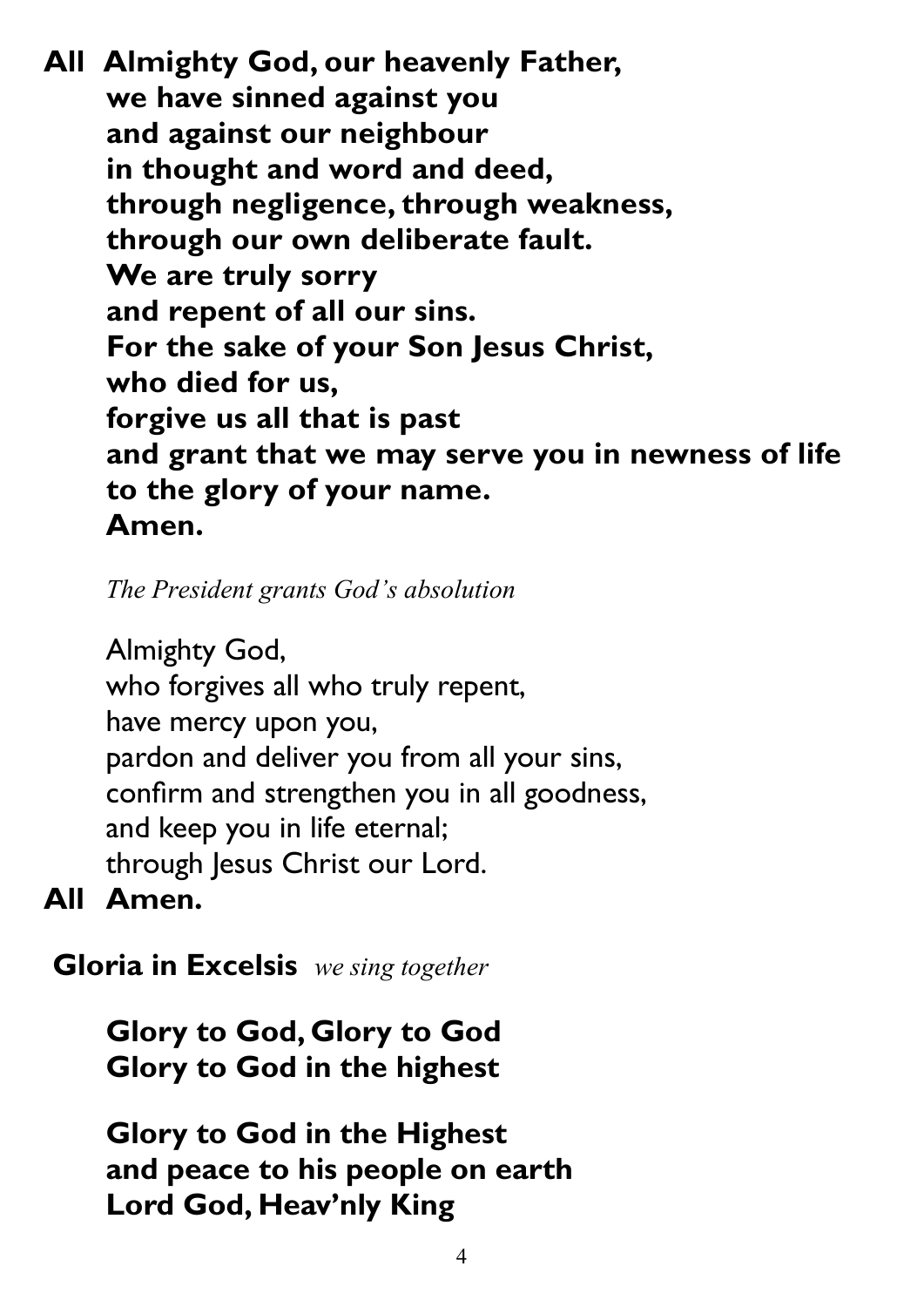**Almighty God and Father we worship you, we give you thanks we praise you for your glory. Glory to God, Glory to God Glory to God in the highest.**

**Lord Jesus Christ, only son of the Father Lord God, Lamb of God you take away the sins of the world have mercy on us. You are seated at the right hand of the Father, receive our prayer. Glory to God, Glory to God Glory to God in the highest**

**For you alone are the Holy one You alone are the Lord You alone are the most high Jesus Christ, with the Holy Spirit In the Glory of God the Father Glory to God, Glory to God Glory to God in the highest**

#### **The Collect**

Let us pray.

*Silence is kept.*

O God, the strength of all those who put their trust in you, mercifully accept our prayers and, because through the weakness of our mortal nature we can do no good thing without you,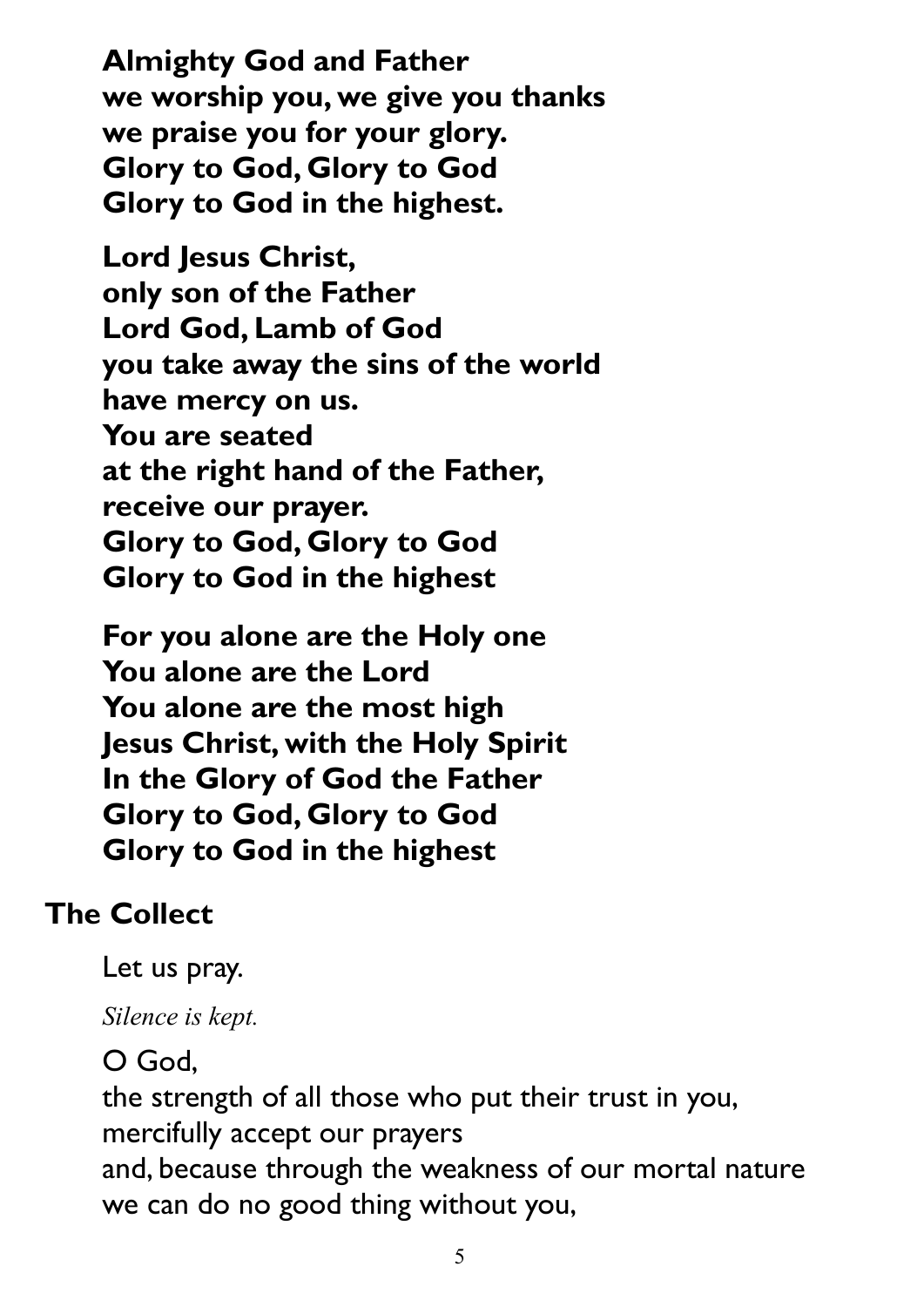grant us the help of your grace, that in the keeping of your commandments we may please you both in will and deed; through Jesus Christ your Son our Lord, who is alive and reigns with you, in the unity of the Holy Spirit, one God, now and for ever.

#### **All Amen.**

#### **Reading** *Please sit Isaiah 65:1-9*

I was ready to be sought out by those who did not ask, to be found by those who did not seek me. I said, 'Here I am, here I am', to a nation that did not call on my name. I held out my hands all day long to a rebellious people, who walk in a way that is not good, following their own devices; a people who provoke me to my face continually, sacrificing in gardens and offering incense on bricks; who sit inside tombs. and spend the night in secret places; who eat swine's flesh, with broth of abominable things in their vessels; who say, 'Keep to yourself, do not come near me, for I am too holy for you.' These are a smoke in my nostrils, a fire that burns all day long. See, it is written before me: I will not keep silent, but I will repay;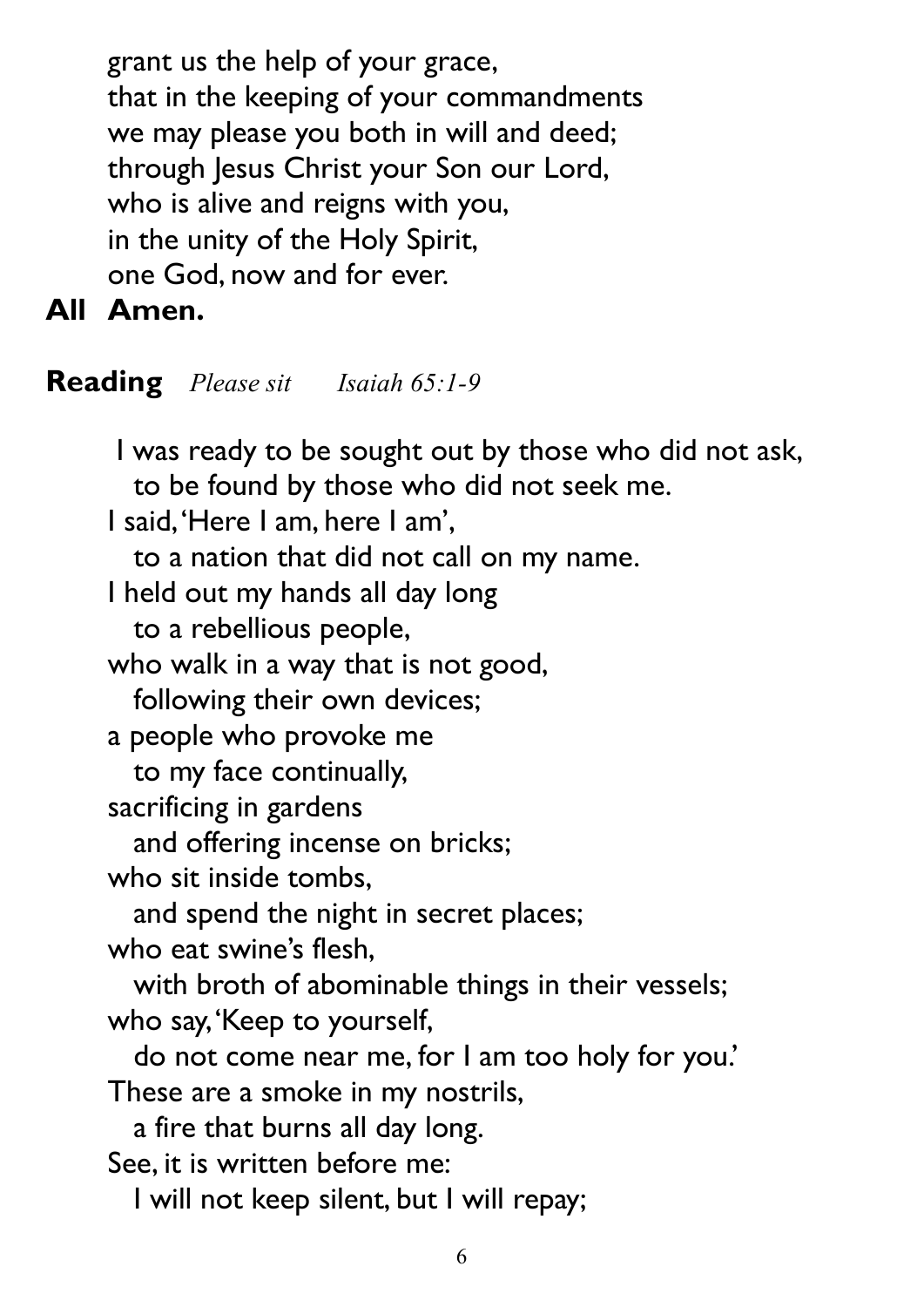I will indeed repay into their laps their iniquities and their ancestors' iniquities together, says the Lord; because they offered incense on the mountains and reviled me on the hills, I will measure into their laps full payment for their actions. Thus says the Lord: As the wine is found in the cluster, and they say, 'Do not destroy it, for there is a blessing in it', so I will do for my servants' sake, and not destroy them all. I will bring forth descendants from Jacob, and from Judah inheritors of my mountains; my chosen shall inherit it, and my servants shall settle there.

For the word of the Lord

#### **All Thanks be to God**

**Responsorial Psalm 22: 19-28** *Please remain seated*



Be not far from me, O Lord; you are my strength; hasten to help me. Deliver my soul from the sword, my poor life from the power of the dog. Save me from the lion's mouth, from the horns of wild oxen. You have answered me! I will tell of your name to my people;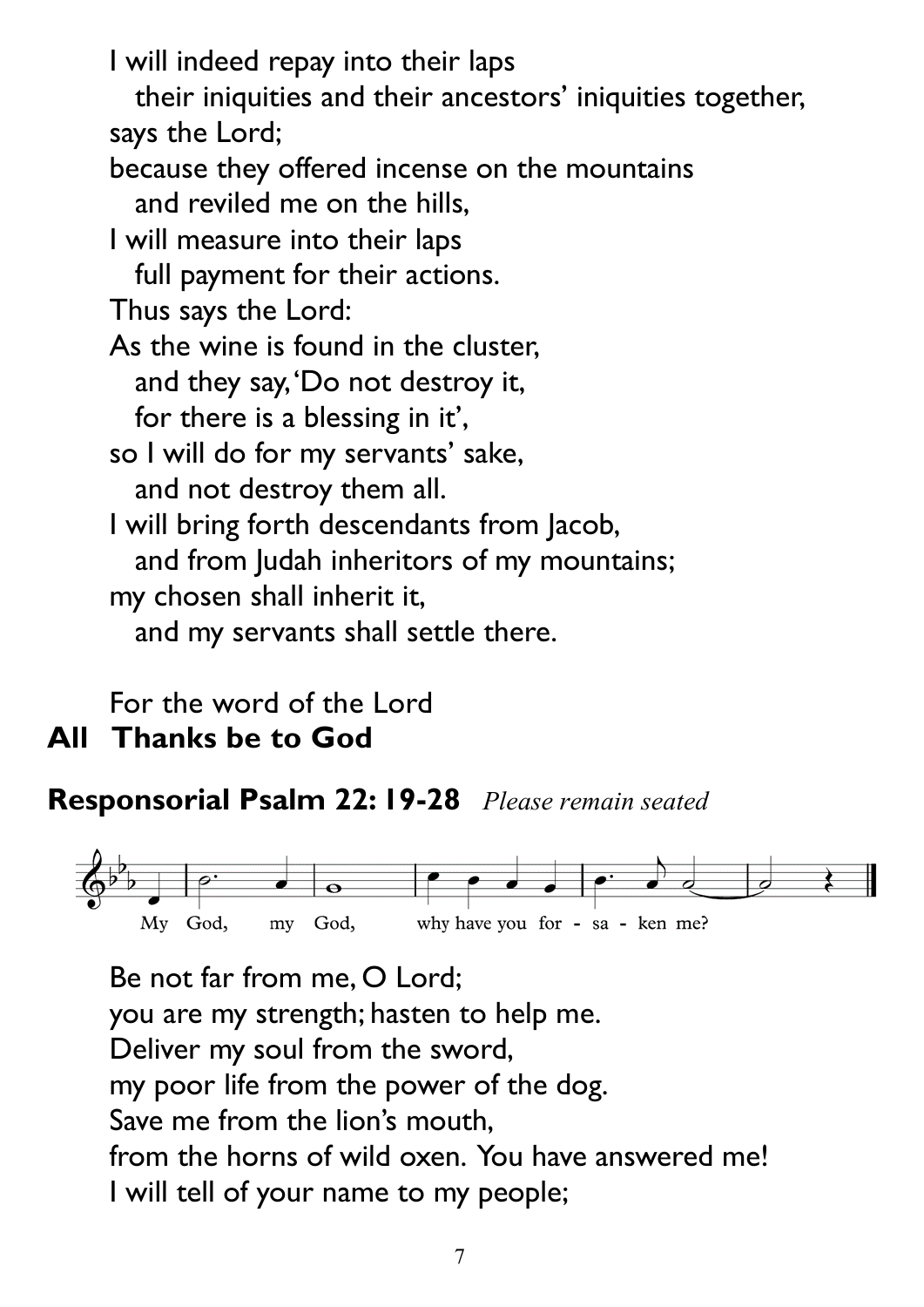in the midst of the congregation will I praise you. Praise the Lord, you that fear him; O seed of Jacob, glorify him; stand in awe of him, O seed of Israel. For he has not despised nor abhorred the suffering of the poor; neither has he hidden his face from them; but when they cried to him he heard them.

#### **Response: My God, my God, why have you forsaken me?**

From you comes my praise in the great congregation; I will perform my vows in the presence of those that fear you. The poor shall eat and be satisfied; those who seek the Lord shall praise him; their hearts shall live for ever. All the ends of the earth shall remember and turn to the Lord, and all the families of the nations shall bow before him. For the kingdom is the Lord's

and he rules over the nations.

#### **Response: My God, my God, why have you forsaken me?**

*Please stand*

## **Gospel Reading**

Hear the Gospel of our Lord Jesus Christ according to Luke **All Glory to you, O Lord** *(8:26-39)* 

Then they arrived at the country of the Gerasenes, which is opposite Galilee.As he stepped out on land, a man of the city who had demons met him. For a long time he had worn no clothes, and he did not live in a house but in the tombs.When he saw Jesus, he fell down before him and shouted at the top of his voice, 'What have you to do with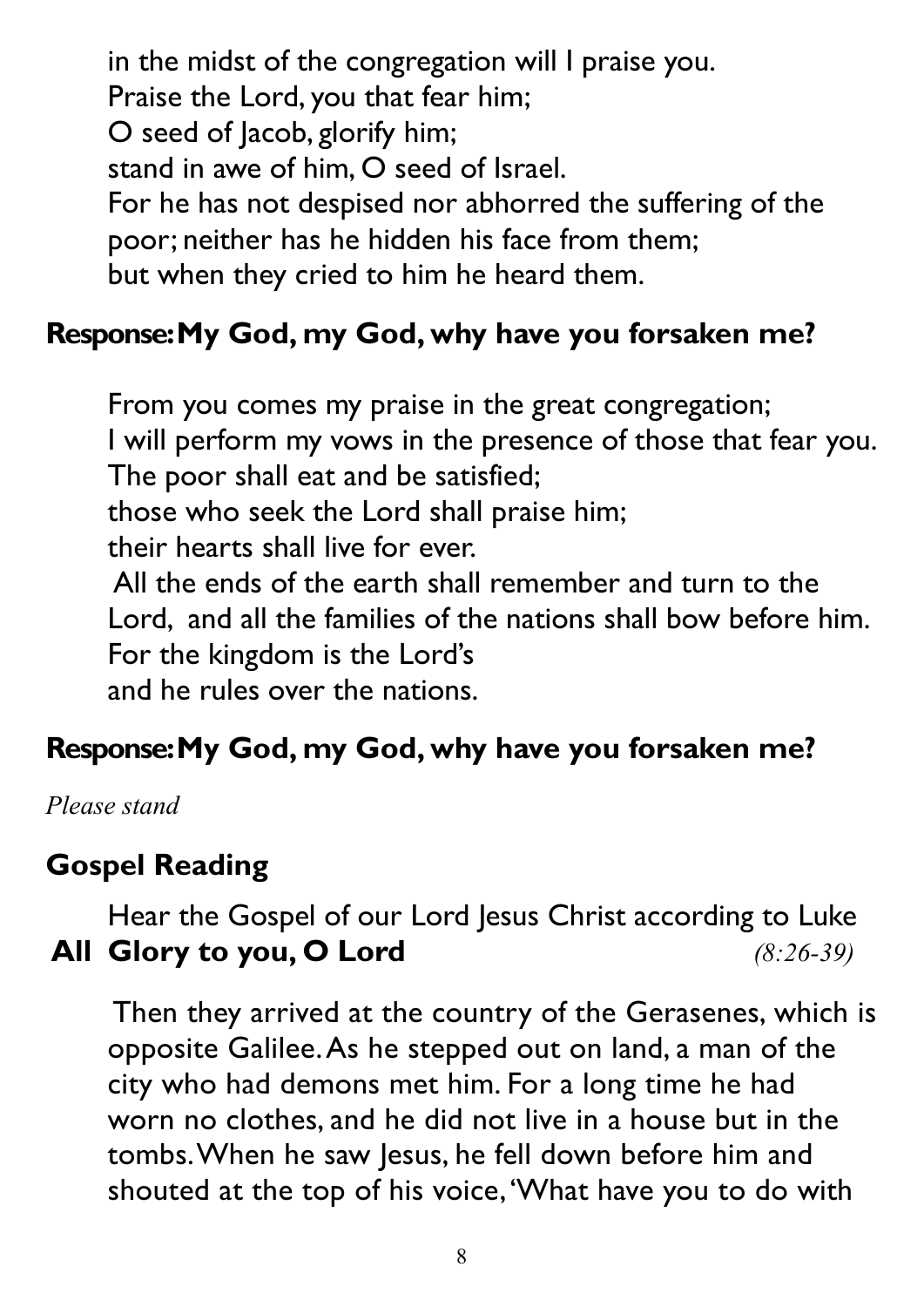me, Jesus, Son of the Most High God? I beg you, do not torment me'— for lesus had commanded the unclean spirit to come out of the man. (For many times it had seized him; he was kept under guard and bound with chains and shackles, but he would break the bonds and be driven by the demon into the wilds.) Jesus then asked him, 'What is your name?' He said, 'Legion'; for many demons had entered him.They begged him not to order them to go back into the abyss.

Now there on the hillside a large herd of swine was feeding; and the demons begged Jesus to let them enter these. So he gave them permission.Then the demons came out of the man and entered the swine, and the herd rushed down the steep bank into the lake and was drowned.

When the swineherds saw what had happened, they ran off and told it in the city and in the country.Then people came out to see what had happened, and when they came to Jesus, they found the man from whom the demons had gone sitting at the feet of Jesus, clothed and in his right mind. And they were afraid.Those who had seen it told them how the one who had been possessed by demons had been healed.Then all the people of the surrounding country of the Gerasenes asked Jesus to leave them; for they were seized with great fear. So he got into the boat and returned.The man from whom the demons had gone begged that he might be with him; but Jesus sent him away, saying,'Return to your home, and declare how much God has done for you.' So he went away, proclaiming throughout the city how much Jesus had done for him.

This is the Gospel of the Lord **All Praise to you, O Christ.**

*Please sit*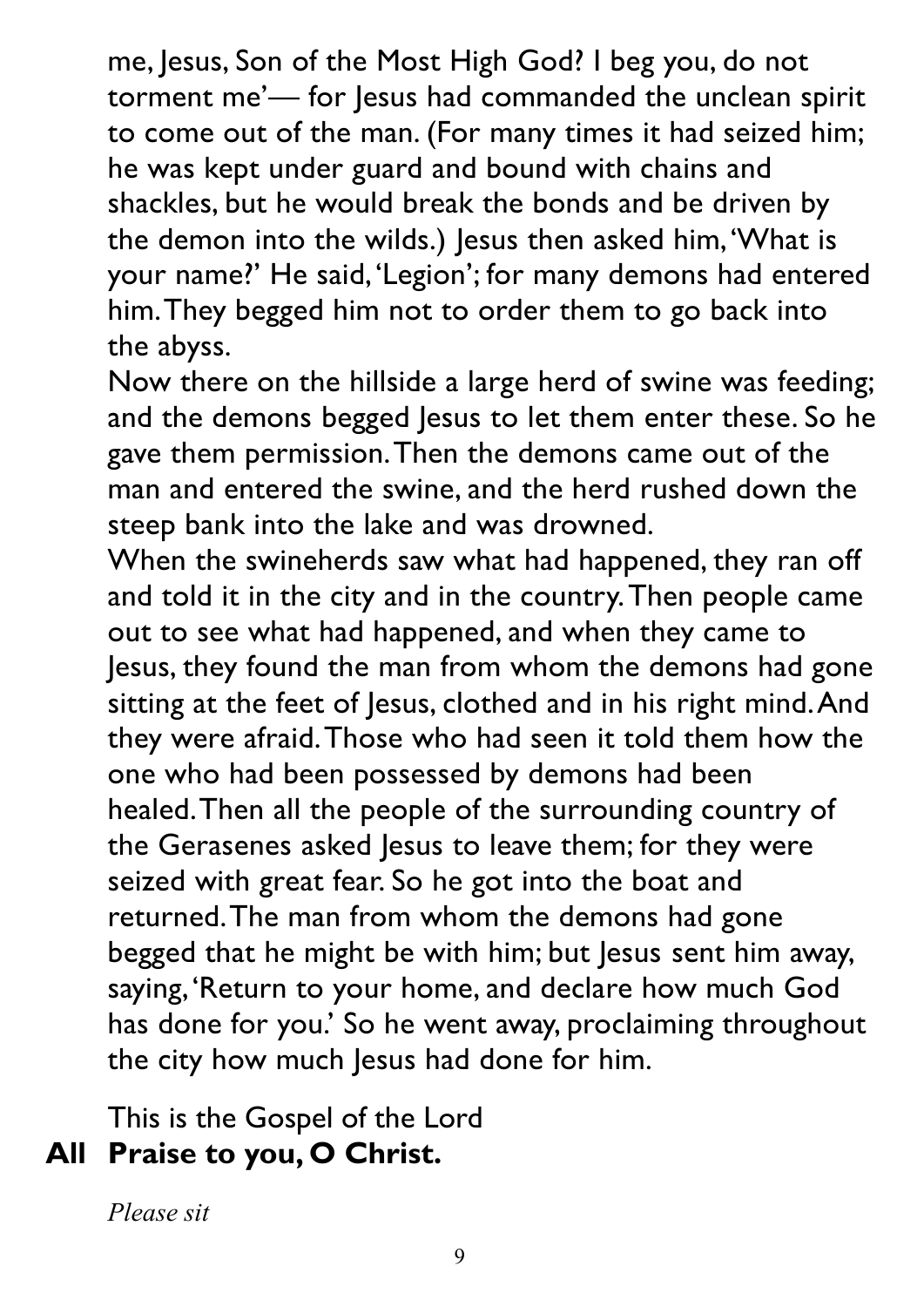**Sermon** *Sue Goddard, Licensed Reader*

*Please stand*

**All We believe in one God, the Father, the Almighty, maker of heaven and earth, of all that is, seen and unseen.**

> **We believe in one Lord, Jesus Christ, the only Son of God, eternally begotten of the Father, God from God, Light from Light, true God from true God, begotten, not made, of one Being with the Father; through him all things were made. For us and for our salvation he came down from heaven, was incarnate from the Holy Spirit and the Virgin Mary and was made man. For our sake he was crucified under Pontius Pilate; he suffered death and was buried. On the third day he rose again in accordance with the Scriptures; he ascended into heaven and is seated at the right hand of the Father. He will come again in glory to judge the living and the dead, and his kingdom will have no end.**

**We believe in the Holy Spirit, the Lord, the giver of life, who proceeds from the Father and the Son, who with the Father and the Son is worshipped and glorified, who has spoken through the prophets.**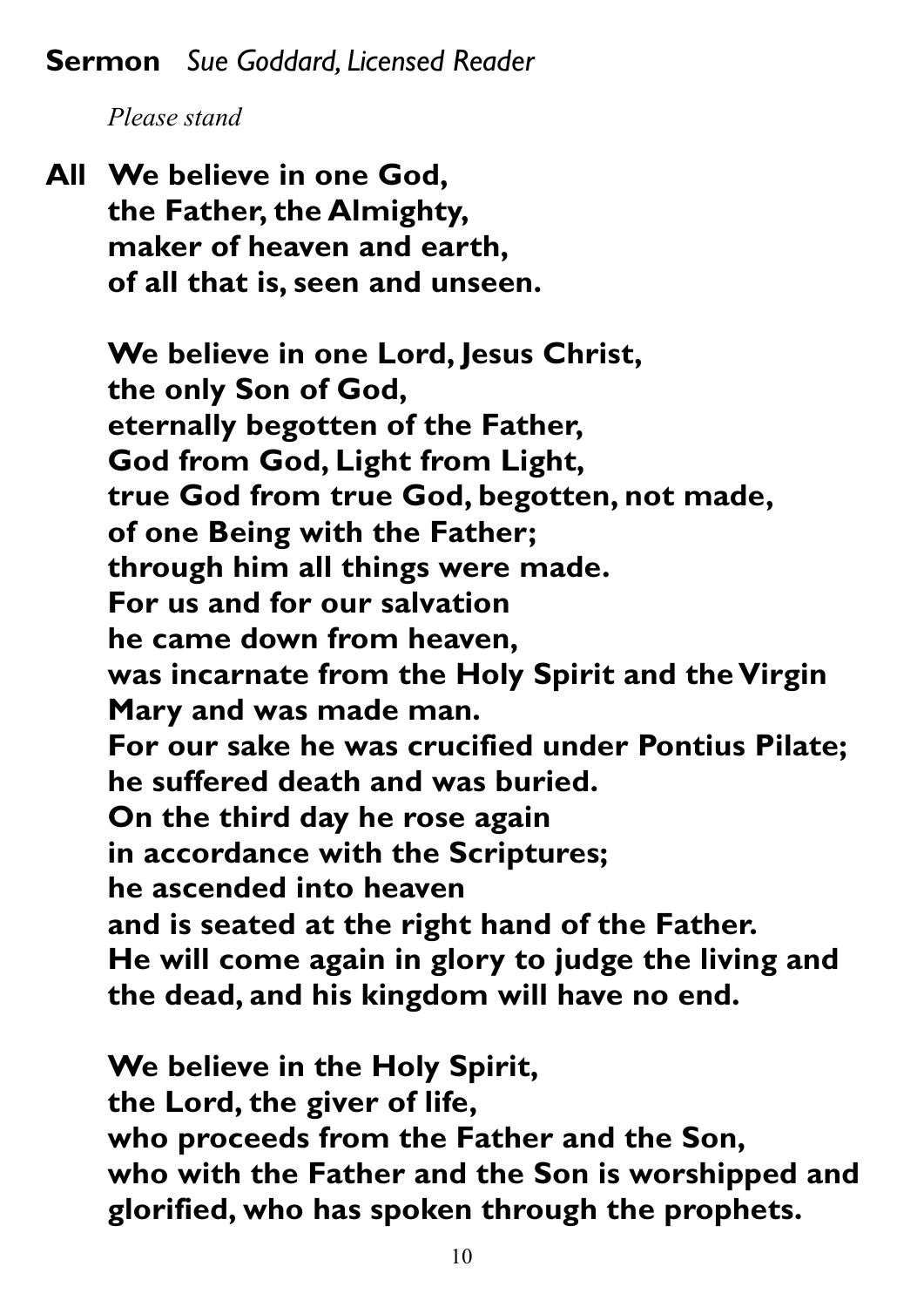**We believe in one holy catholic and apostolic Church We acknowledge one baptism for the forgiveness of sins. We look for the resurrection of the dead, and the life of the world to come. Amen.**

*Please sit or kneel as we are led in prayer*

#### **Prayers of Intercession**,

*Response*

*and at the end*

Lord, in your mercy

**All hear our prayer.**

Merciful Father,

**All accept these prayers for the sake of your Son, our Saviour Jesus Christ.** 

**Healing prayer:** John P, Solanki, Pear L, Martin H, Tom R, David C, Eric B, Maggie, Joy, Irene, George, Edwin, Alan B, Mary S, Jane B, Adrianna, Luci & Sophie, Clyde, Pat, Barbara, Gillian, Rita & Noel, Caroline, Dilshad, Lily, Denise, Matt R, Mona

#### **The Peace** *Please stand*

Christ is our peace, who in the one Spirit is reconciling us to one another and to the Father. We meet in his name and share in his peace.

**All and also with you.**

Let us offer one another a sign of peace.

*We share the peace safely with those around us by saying 'peace be with you'*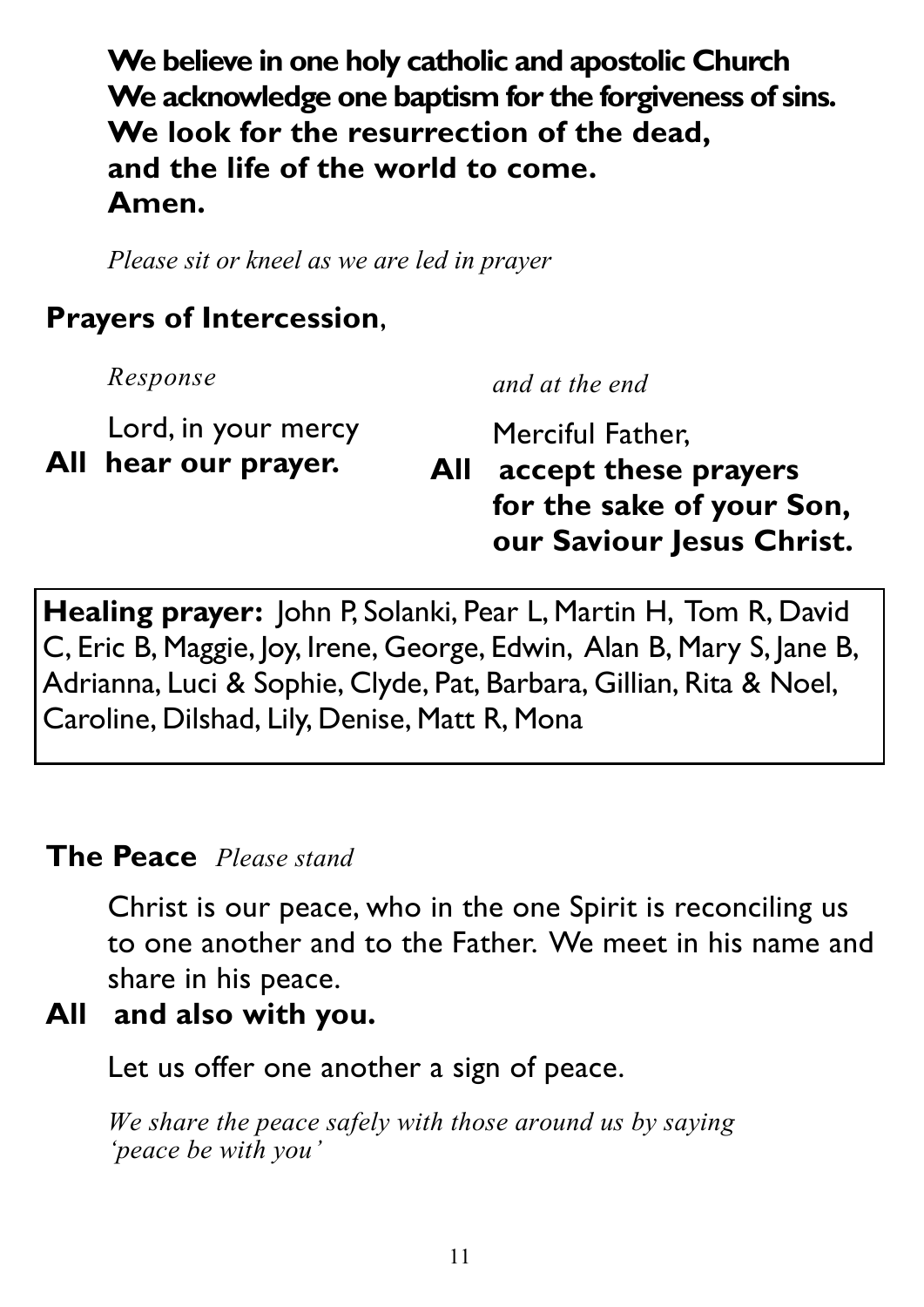## **Offertory Hymn 772**

*A collection plate is available at the back of church or this link will allow you to give to St Andrew's online: [givi.ng/1160223](https://givi.ng/1160223)*



**Rock of ages, cleft for me, let me hide myself in thee; let the water and the blood, from thy riven side which flowed, be of sin the double cure; cleanse me from its guilt and power.**

**Not the labours of my hands can fulfil thy law's demands; could my zeal no respite know, could my tears for ever flow, all for sin could not atone; thou must save, and thou alone.**

**Nothing in my hand I bring, simply to thy cross I cling; naked, come to thee for dress; helpless, look to thee for grace; foul, I to the fountain fly; wash me, Saviour, or I die.**

**While I draw this fleeting breath, when my eyelids close in death, when I soar through tracts unknown, see thee on thy judgement throne; Rock of ages, cleft for me, let me hide myself in thee.**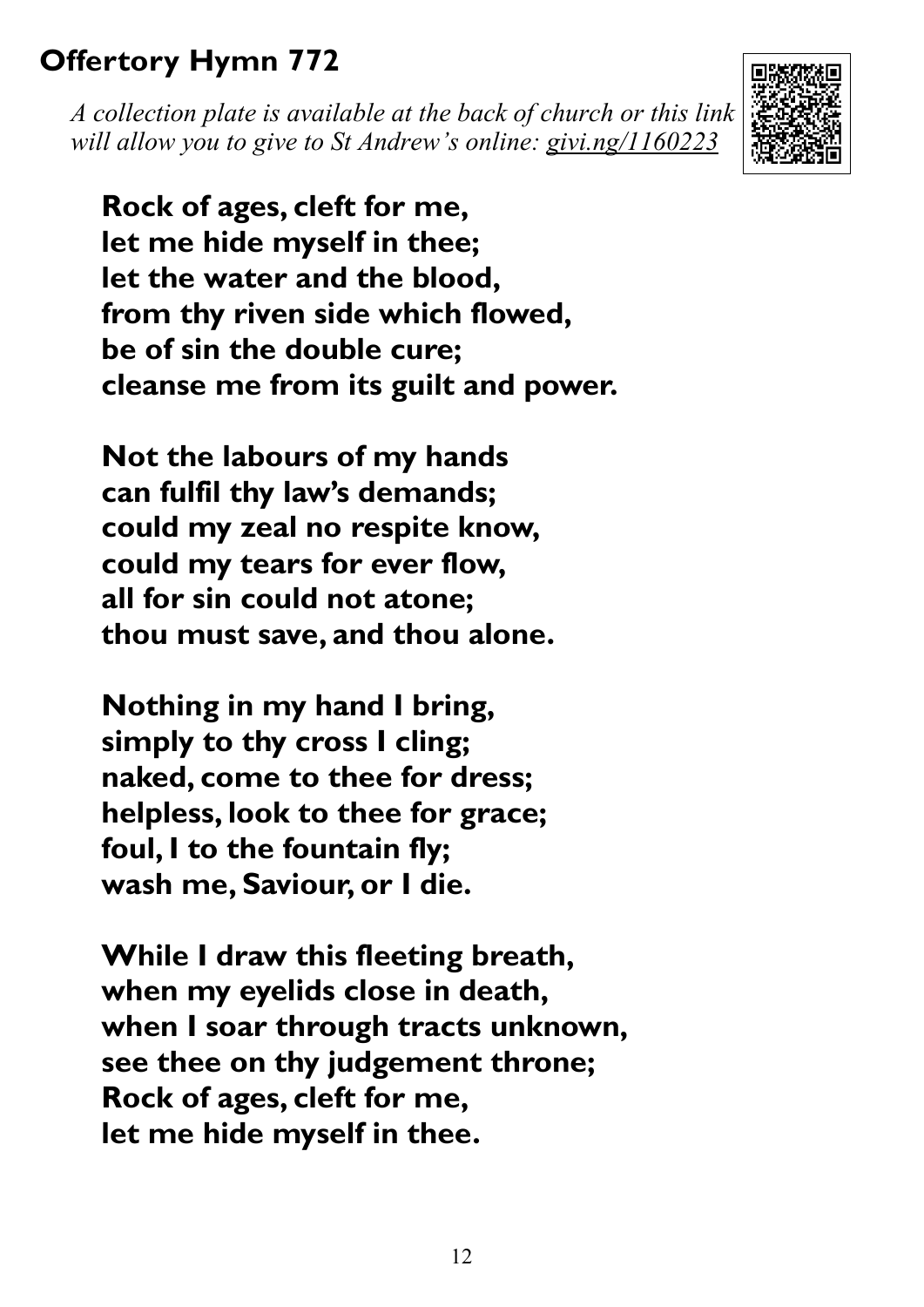## **The Preparation of the Table**

Holy God, holy and strong, holy and immortal, give us the bread of everlasting life, and make us branches of the true vine.

**All Amen.** 

**The Eucharistic Prayer** *please remain standing*



R. It is right to give thanks and praise.

Father, we give you thanks and praise

through your beloved Son Jesus Christ, your living Word, through whom you have created all things;

who was sent by you in your great goodness to be our Saviour.

By the power of the Holy Spirit he took flesh;

as your Son, born of the blessed Virgin,

he lived on earth and went about among us;

he opened wide his arms for us on the cross;

he put an end to death by dying for us;

and revealed the resurrection by rising to new life; so he fulfilled your will and won for you a holy people.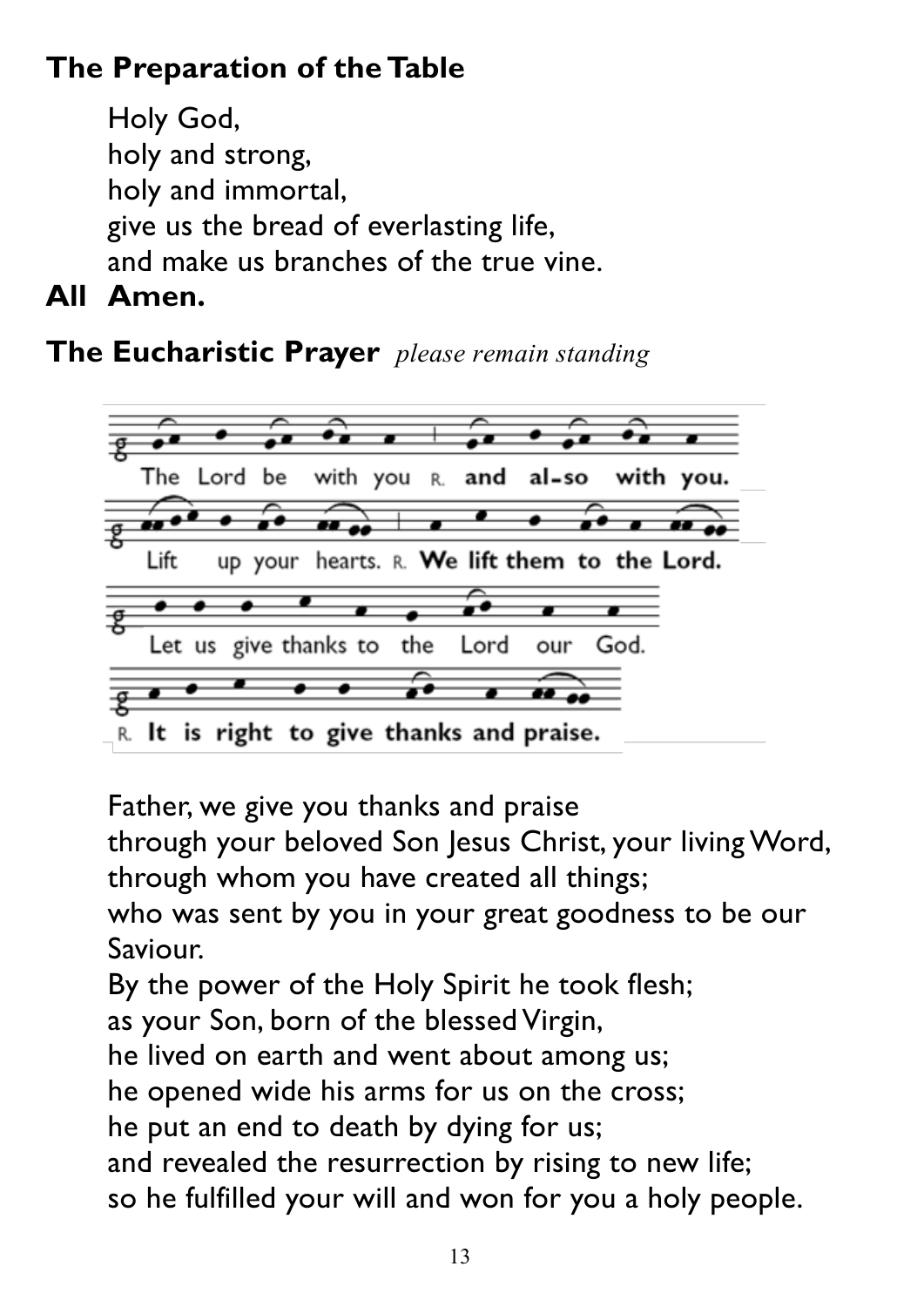Therefore with angels and archangels, and with all the company of heaven, we proclaim your great and glorious name, for ever praising you and singing:

#### **Sanctus and Benedictus** *We sing together*

**Holy, holy, holy Lord, God of power and might, Heaven and earth are full of your glory. Hosanna in the highest. Blessèd is he who comes in the name of the Lord, Hosanna in the highest**

Lord, you are holy indeed, the source of all holiness; grant that by the power of your Holy Spirit, and according to your holy will, these gifts of bread and wine may be to us the body and blood of our Lord Jesus Christ; who, in the same night that he was betrayed, took bread and gave you thanks; he broke it and gave it to his disciples, saying: Take, eat; this is my body which is given for you; do this in remembrance of me.

*The sanctuary bell is rung*

In the same way, after supper he took the cup and gave you thanks; he gave it to them, saying: Drink this, all of you; this is my blood of the new covenant, which is shed for you and for many for the forgiveness of sins. Do this, as often as you drink it, in remembrance of me.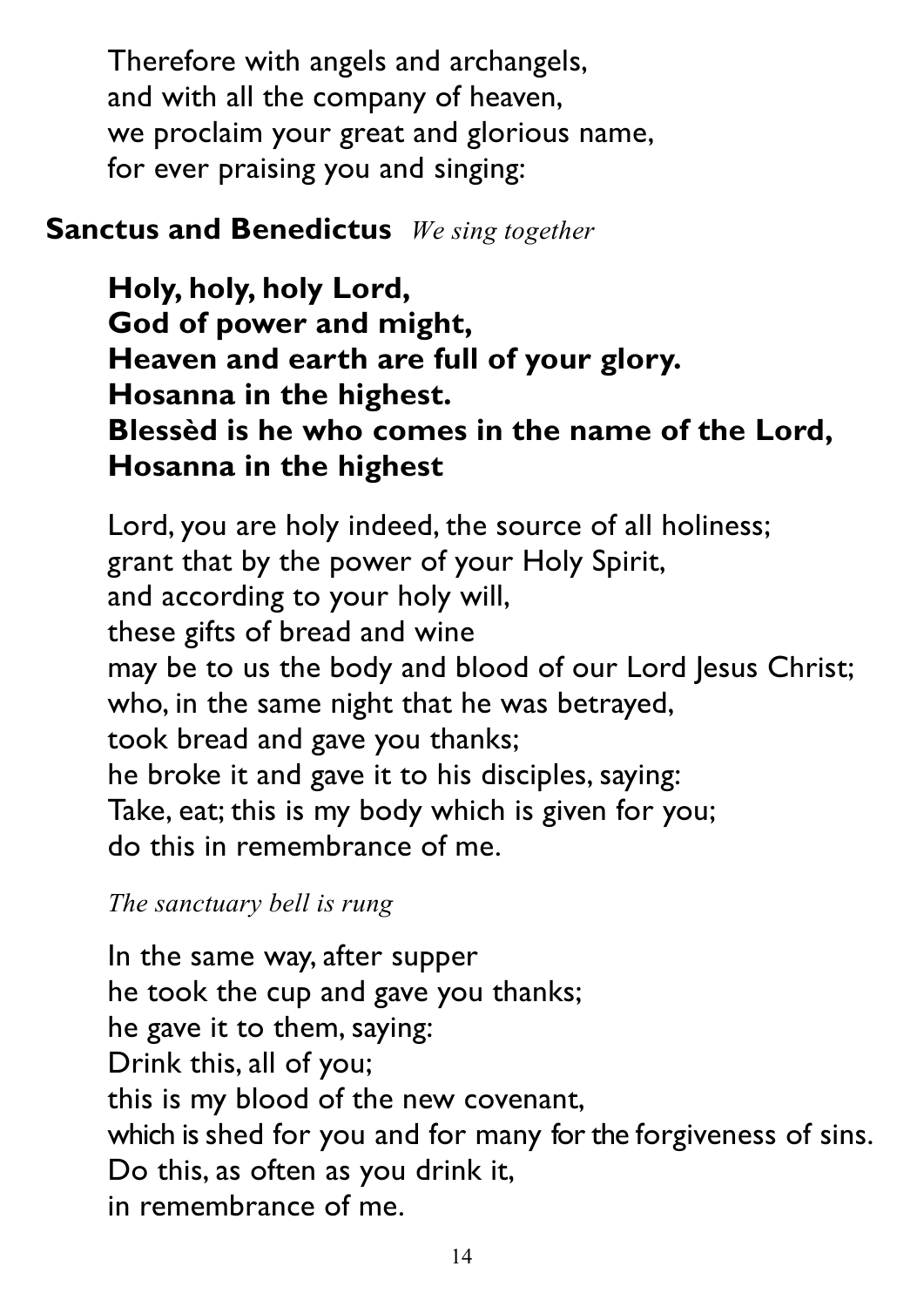*The sanctuary bell is rung*

Great is the mystery of faith:

*We sing the Acclamation together*

## **All Christ has died: Christ is risen: Christ will come again.**

And so, Father, calling to mind his death on the cross, his perfect sacrifice made once for the sins of the whole world rejoicing in his mighty resurrection and glorious ascension, and looking for his coming in glory, we celebrate this memorial of our redemption. As we offer you this our sacrifice of praise and thanksgiving, we bring before you this bread and this cup and we thank you for counting us worthy to stand in your presence and serve you. Send the Holy Spirit on your people and gather into one in your kingdom all who share this one bread and one cup, so that we, in the company of the Blessed Virgin Mary, St Andrew and all the saints, may praise and glorify you for ever, through Jesus Christ our Lord; by whom, and with whom, and in whom, in the unity of the Holy Spirit, all honour and glory be yours, almighty Father, for ever and ever.

**All Amen.**

*The Sanctuary bell is rung, please sit or kneel*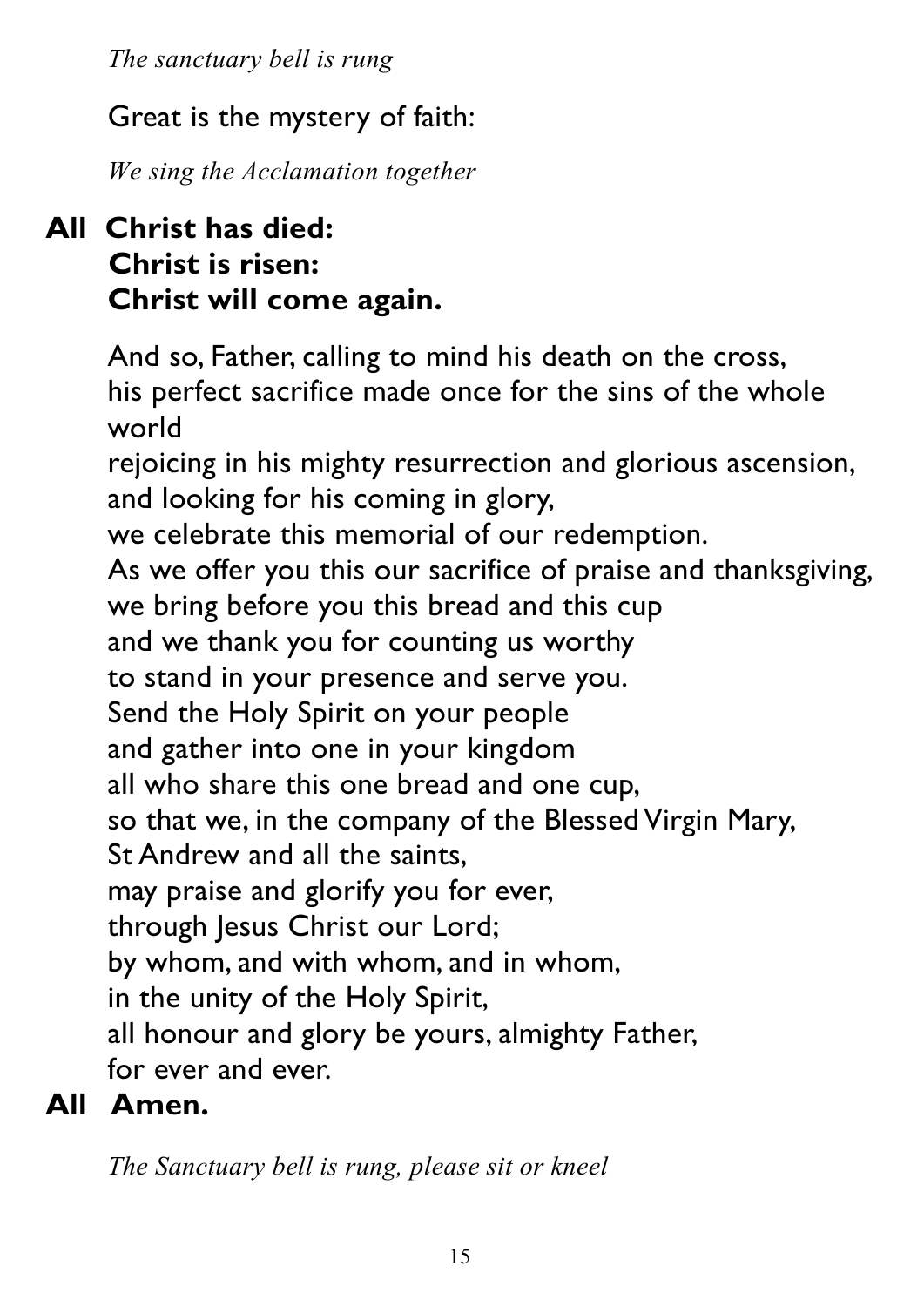Let us pray with confidence as our Saviour has taught us

**All Our Father in heaven, hallowed be your name, your kingdom come, your will be done, on earth as in heaven. Give us today our daily bread. Forgive us our sins as we forgive those who sin against us. Lead us not into temptation but deliver us from evil. For the kingdom, the power, and the glory are yours now and for ever. Amen.**

#### **Breaking of the Bread**

*The president breaks the consecrated bread.* We break this bread to share in the body of Christ

#### **All Though we are many, we are one body, Because we share in one bread.**

**Agnus Dei** *(Lamb of God) we sing together*

**Lamb of God, you take away the sin of the world, have mercy on us.**

**Lamb of God, you take away the sin of the world, have mercy on us.**

**Lamb of God, you take away the sin of the world, grant us peace.**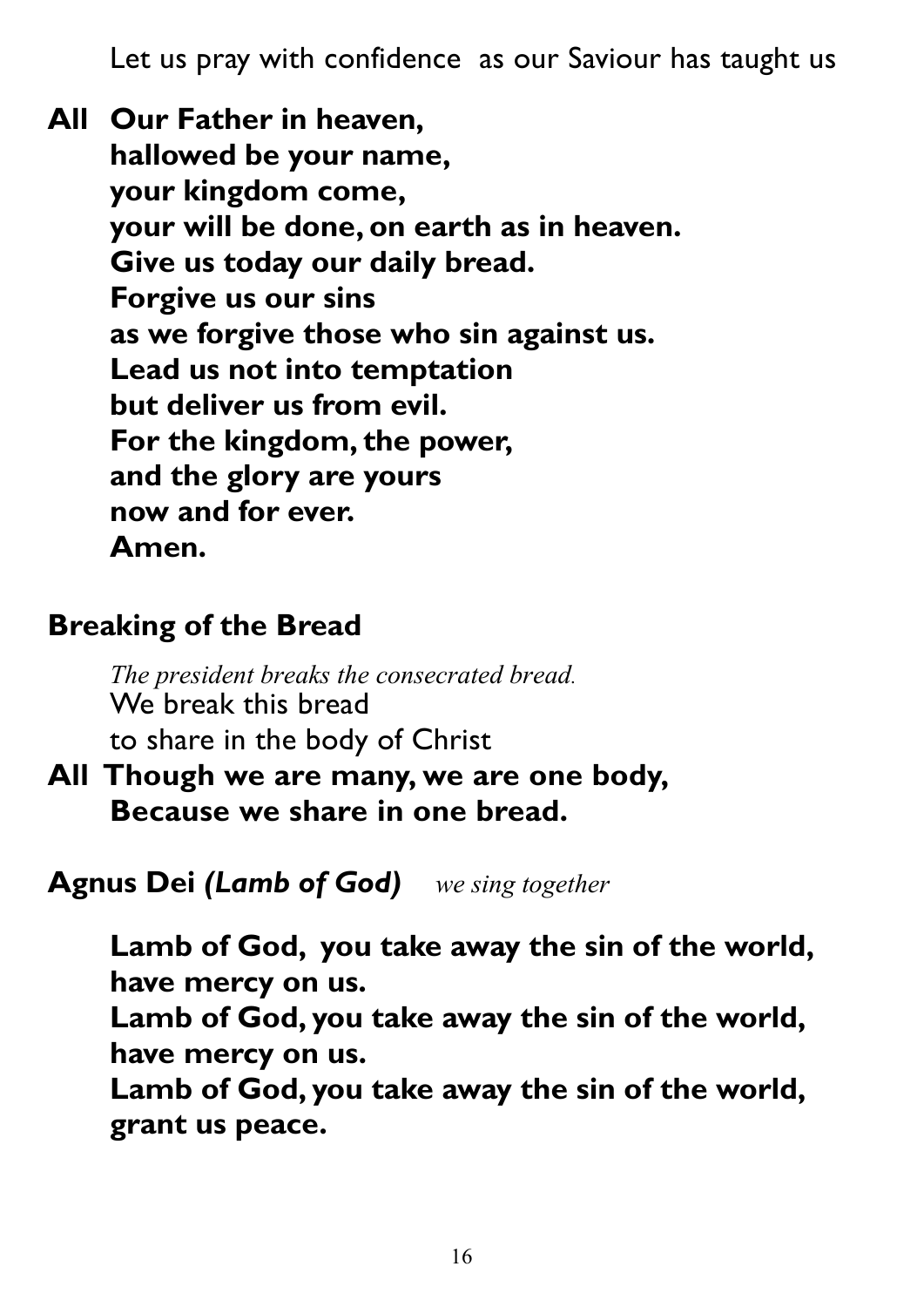#### **Invitation to Communion**

Alleluia. Christ our Passover is sacrificed for us. **All Therefore let us keep the feast. Alleluia**

#### *Those unable to be present in person may share in Spiritual Communion*

*Please come forward to receive communion as directed by the stewards.* 

**Communion Anthem** *sung by the choir*

Pie Jesu *Gabriel Fauré* 

## **Post Communion Prayers**

Eternal Father, we thank you for nourishing us with these heavenly gifts: may our communion strengthen us in faith, build us up in hope, and make us grow in love; for the sake of Jesus Christ our Lord.

**All Amen.** 

**All Almighty God, we thank you for feeding us with the body and blood of your Son Jesus Christ. Through him we offer you our souls and bodies to be a living sacrifice. Send us out in the power of your Spirit to live and work to your praise and glory. Amen**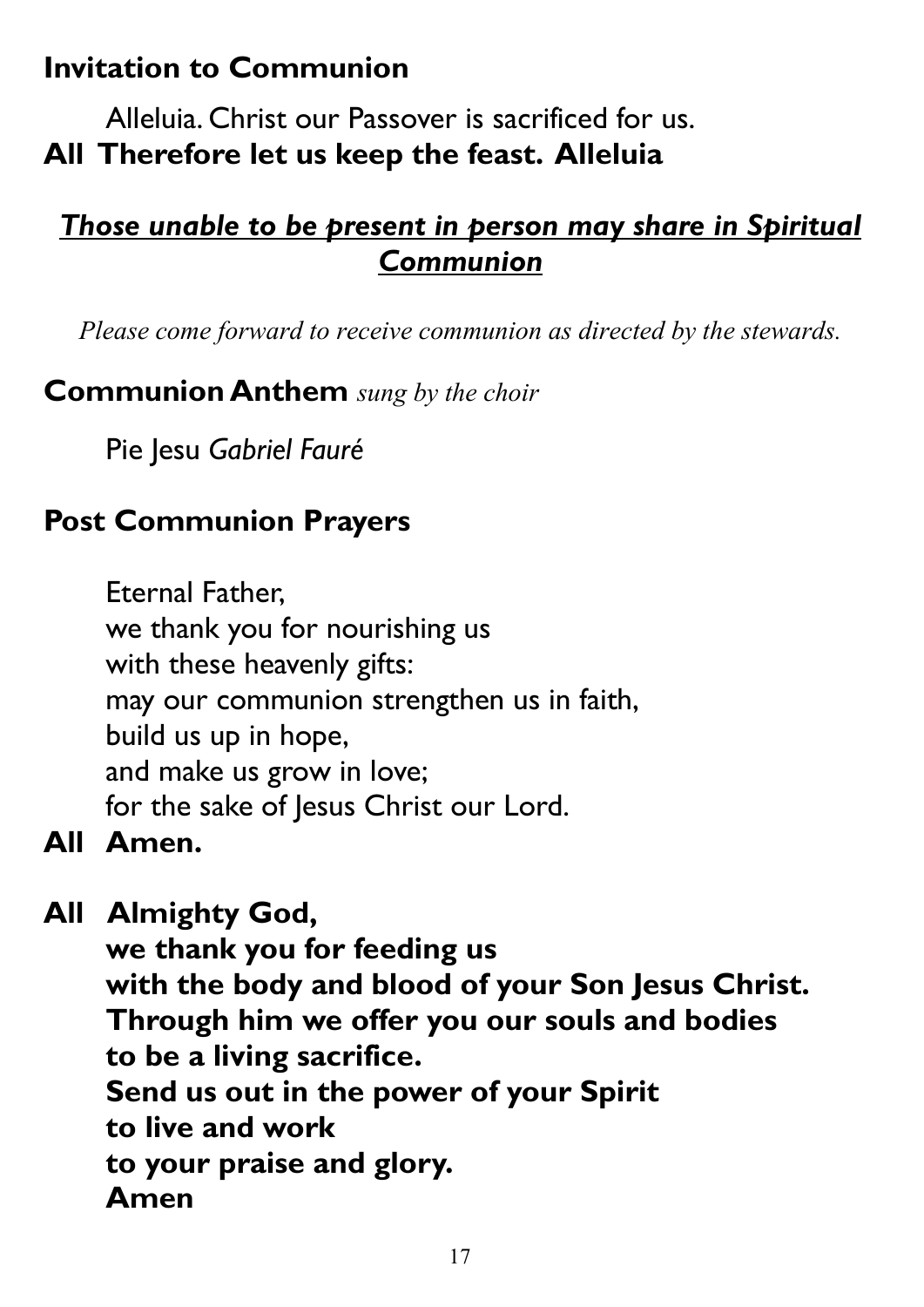#### **Closing Hymn 704** *Please stand*

**Let all the world in every corner sing, my God and King. The heavens are not too high, his praise may thither fly: the earth is not too low, his praises there may grow. Let all the world in every corner sing, my God and King.**

**Let all the world in every corner sing, my God and King. The church with psalms must shout, no door can keep them out; but above all the heart must bear the longest part. Let all the world in every corner sing, my God and King.**

#### **Blessing and Final Responsory**

The Lord bless you and watch over you, the Lord make his face shine upon you and be gracious to you, the Lord look kindly on you and give you peace; and the blessing of God almighty, the Father, the Son, and the Holy Spirit, be among you and remain with you always.

**All Amen.**

Go in peace to love and serve the Lord.

**All In the name of Christ. Amen.**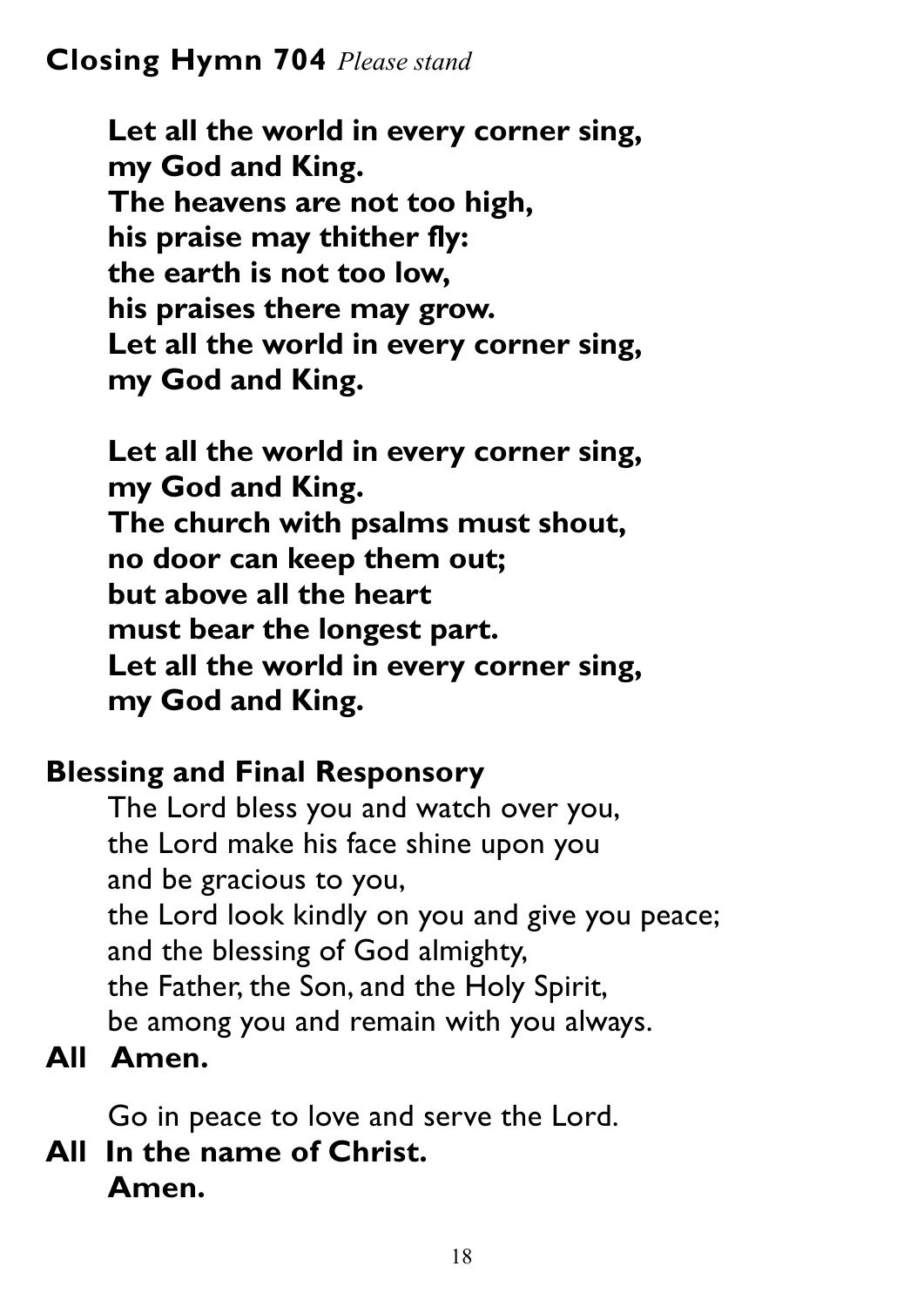*The ministers depart.*

#### **Organ Voluntary**

Fantasia in G BWV 572 *J.S. Bach*

# *News and Notices*

*Any item to be included in News & Notices should be with Kate by Wednesday, 12noon.*

**Wednesday 12noon Eucharist.** Now that the café is open again on Wednesdays, we will be offering a simple eucharist each Wednesday in June and July at 12noon –all are of course welcome.

**Lambeth Conference.** Once every decade the Bishops of the worldwide Anglican Communion meet at the Lambeth Conference. Recently the Conference has made the headlines for sharp disagreements about contentious issues, notably over Christian teaching on sexuality. Such tensions will no doubt be present when the Conference meets from the  $26<sup>th</sup>$  July to the  $8<sup>th</sup>$  August and it's therefore all the more important for the wider Church to hold the gathering in prayer, as Archbishop Justin and Bishop Christopher have asked. You can find encouraging and thought-provoking resources to help us pray for the mission of the worldwide Communion here: [https://www.lambethconference.org/](https://eur01.safelinks.protection.outlook.com/?url=https%3A%2F%2Fwww.lambethconference.org%2Fresources%2Fprayer-guide%2F&data=05%7C01%7Coffice%40rugbychurch.org.uk%7Ca68ff4446bcc4f48f84608da47053434%7Ccd30d1654a95462f81dd01c9fa72a877%7C1%7C0%7C63790038491057) [resources/prayer-guide/](https://eur01.safelinks.protection.outlook.com/?url=https%3A%2F%2Fwww.lambethconference.org%2Fresources%2Fprayer-guide%2F&data=05%7C01%7Coffice%40rugbychurch.org.uk%7Ca68ff4446bcc4f48f84608da47053434%7Ccd30d1654a95462f81dd01c9fa72a877%7C1%7C0%7C63790038491057)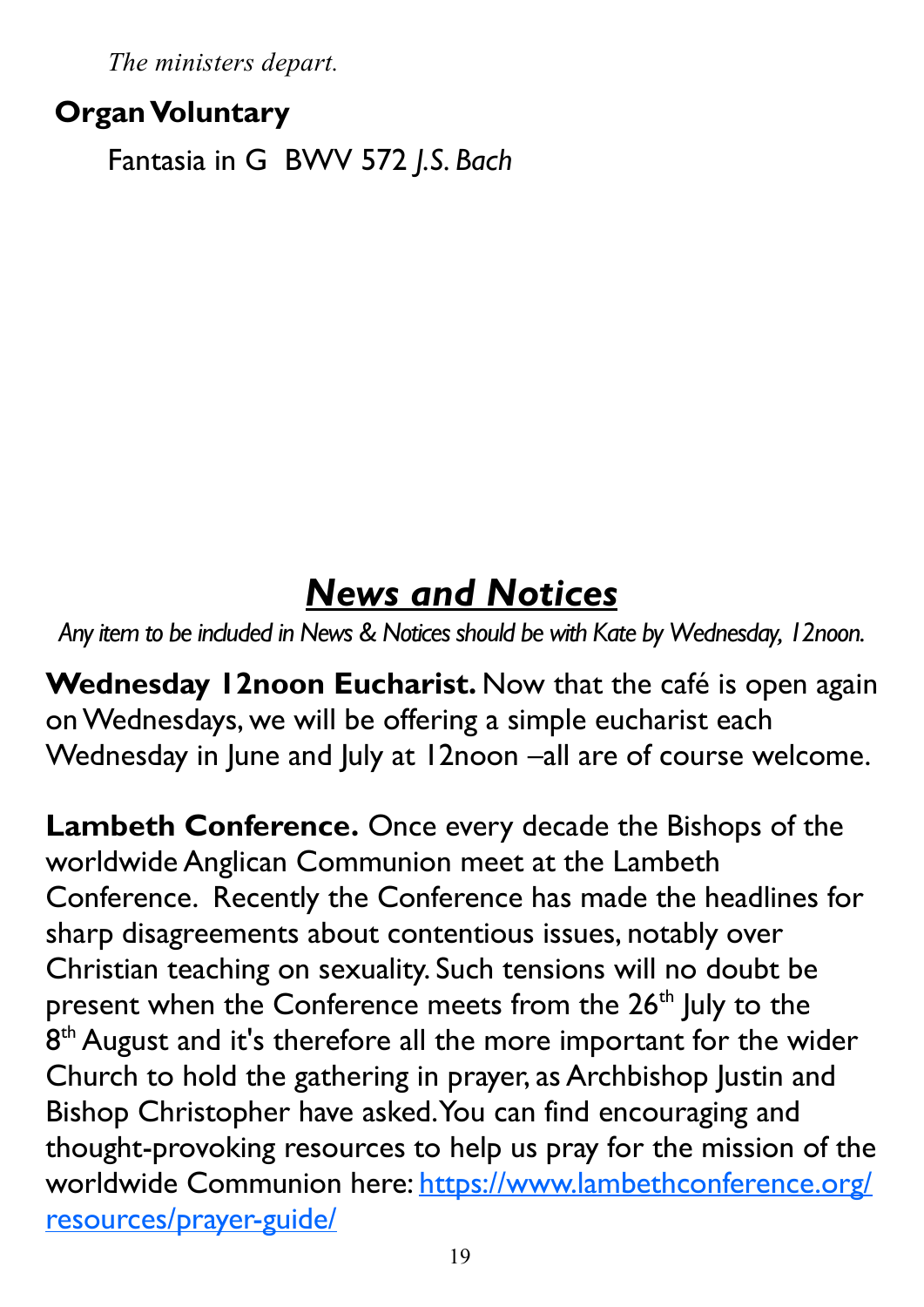**St Andrew's Community Singers** are performing in Monks Kirby on Sunday 10th July as part of St Edith's Church heritage open afternoon. Open from 2pm, all welcome

**Christian Aid** have raised £929.60 this year. This is a fantastic result and thank you on behalf of the Christian Aid committee. This is the gospel in action - doing the work of the Holy Spirit for people in need, of all faiths and none.

**Bereavement Point** 2pm - 3.30pm on the 1st & 3rd Tuesday of the month (plus the 5th if there is one!). Opportunity for group conversation and relationship building where everyone is welcome and comfort is offered [https://compassionaterugby.co.uk/](https://eur01.safelinks.protection.outlook.com/?url=https%3A%2F%2Fcompassionaterugby.co.uk%2F&data=04%7C01%7Coffice%40rugbychurch.org.uk%7Cb9ae696d46e542c203f208d9267899da%7Ccd30d1654a95462f81dd01c9fa72a877%7C1%7C0%7C637583121703808004%7CUnknown%7CTWFpbGZsb3d)

**Volunteers**. We are always on the look out for volunteers to help with the many activities at St Andrew's. In particular at the moment we would love to hear from you if you can help with:

- Acting as a steward at Sunday services (10.30am or 6pm)
- Serving in the church café on Tuesday lunchtimes over the summer
- Welcoming people for an hour or two when the church is open on Wednesdays, Thursdays and Fridays, 10am-2pm.
- Welcoming and lending a general hand at regular Saturday morning events: Sustainable Saturday, Second Saturday Songs and the Repair Café.
- Being part of a pool of volunteers to help with occasional special events, such as concerts and festivals.

Please speak to Joyce or Edmund for more information and let Kate know if you are able to help.

The next **Muddy Church** will be on 3rd July in Thurlaston. See Wendy for details childrenandfamily@rugbychurch.org.uk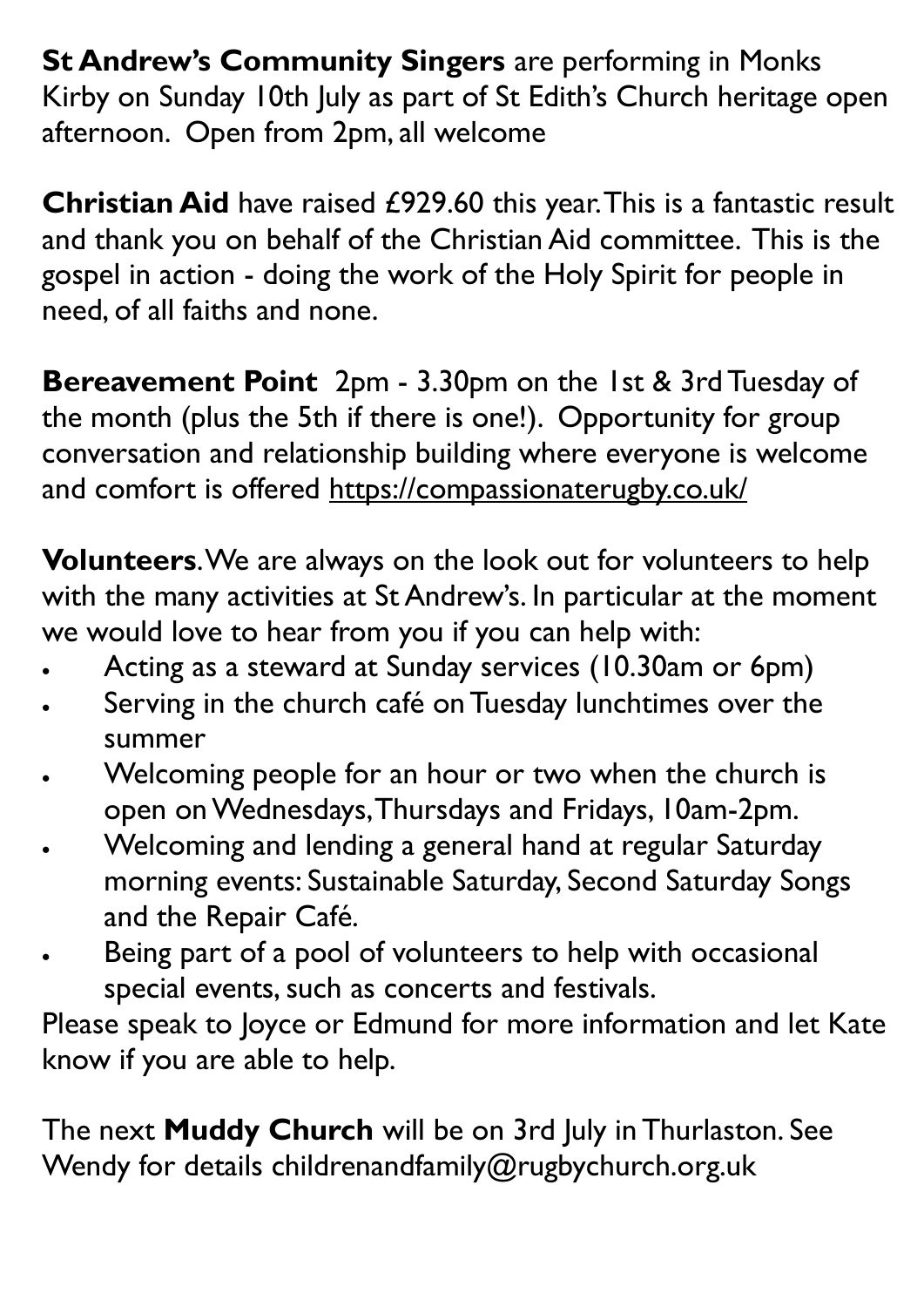**Cream Tea Concert** series continues with Rugby's 'The Three Tenors', Laurence Panter, Geraint Roberts, Matt Sandy on Sunday 26th June at 3pm. £10 payable a the door, book your cream tea via Eventbrite https://www.eventbrite.com/e/cream-tea-concert-tickets -345612695877 or email office@rugbychurch.org.uk

**Rugby Cafe Writers** This is a group for anyone interested in writing or talking about books. We meet every fortnight on a Friday morning, usually in the church cafe. We also have a monthly online Book Chat meeting. Members have recently been selling their books at literary festivals and at the Saturday Singing Events at St Andrew's. For more information, go to www.rugbycafewriters.com

**Thirteen Bells Book Club** The club has been running for over a year. During that time, we have read 15 books together along with some short stories and poems. New members are most welcome. We currently meet fortnightly on Wednesday mornings online for 45 minutes. We aim to read about 50 pages of a book per week. Our latest book is The Island of Missing Trees by Elif Shafak. Please contact John on shoparound1938@gmail.com for more information.

**Big Table Gospel Group** This group meets every week to discuss the Gospel reading coming up on the forthcoming Sunday.What does this reading mean to us today? What is its relevance to our lives now? We meet on alternate Thursdays and Fridays at 10am. The Thursday meetings are online and the Friday ones are in the church cafe. Contact John on shoparound1938@gmail.com if you would like to join.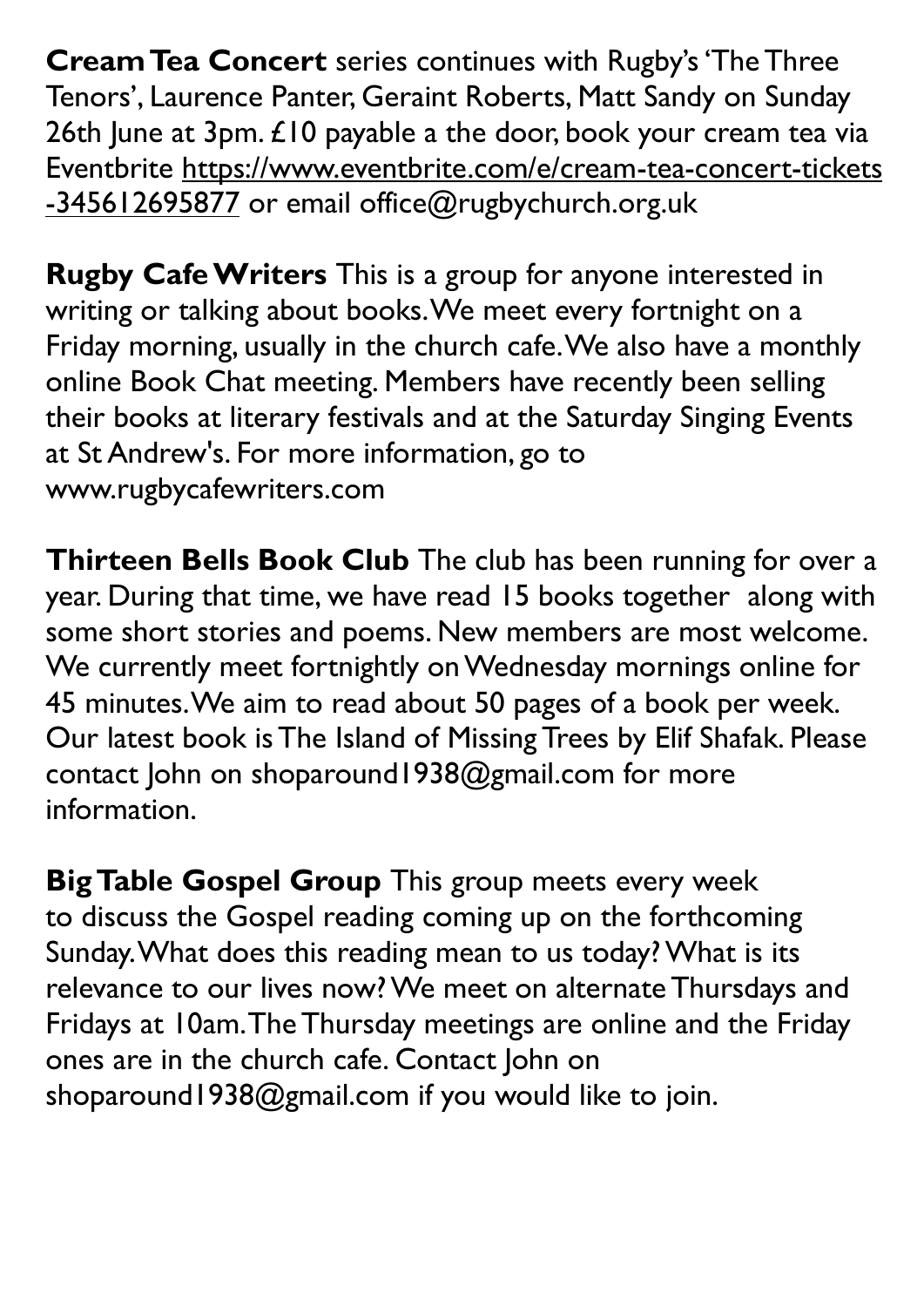**Coventry Diocese new website** <https://www.coventry.anglican.org>

## **Sacred Space daily prayer online can be found at [www.sacredspace.ie/](https://www.sacredspace.ie/)**

**BBC radio 4** Sunday worship 8.10am

**BBC Songs of Praise** Sunday on BBC One at 1.15pm

**pray-as-you-go.org** the gospel reading for the day and prayers, soothing music and pictures

**Daily Hope** 24 hours a day phoneline **0800 804 8044** for worship, prayer or a full service for those not able to access anything online

#### **The Diocesan Prayer Diary**

https://www.coventry.anglican.org/your-faith/prayer/prayerdiary.php

**Coventry Churches Wellbeing line** 0767 807437 Offering support and a safe place to talk for people who are feeling anxious, low in mood or unable to enjoy life in the same way.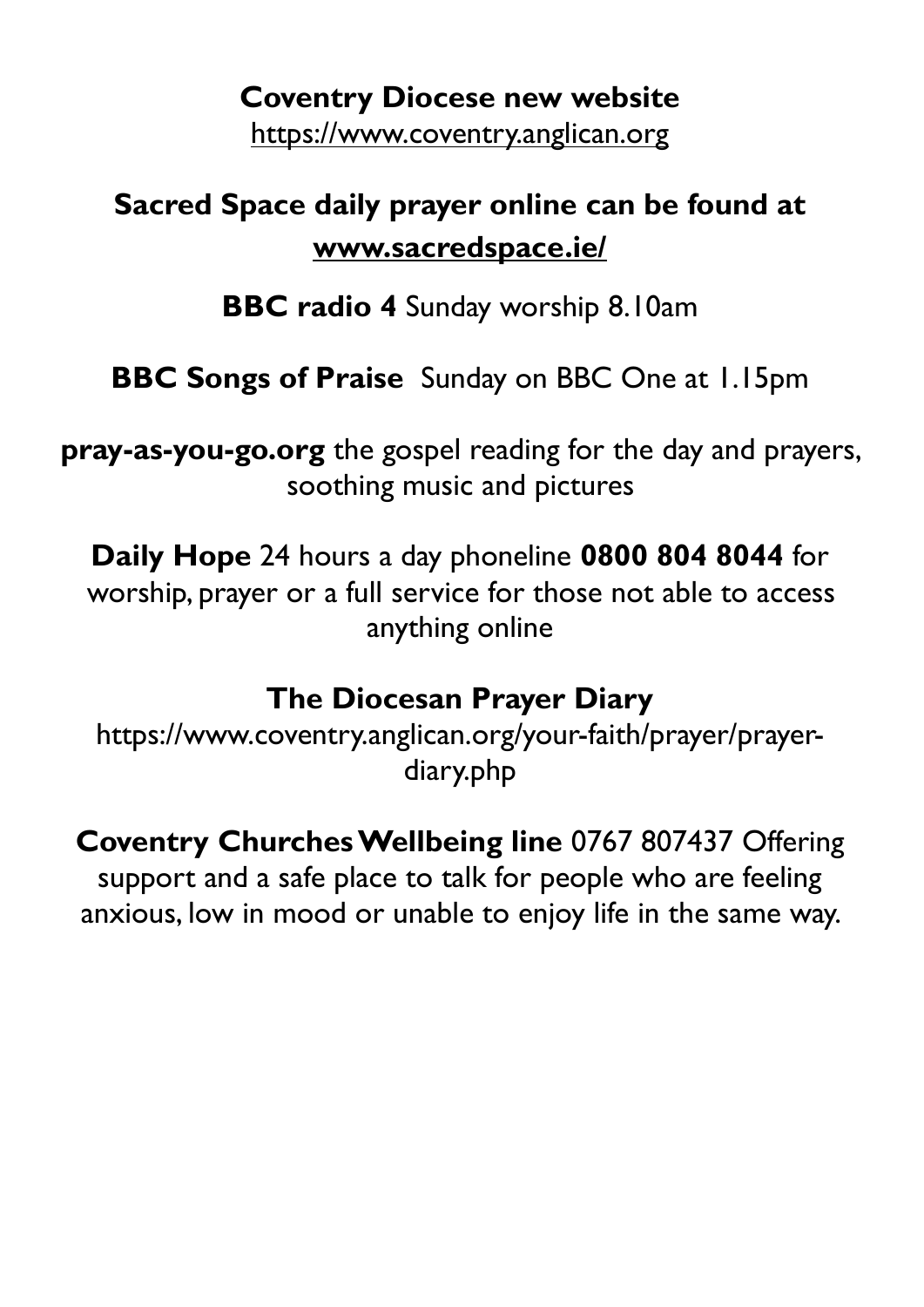## **Diary for the week** *The café and church office is open Monday to Friday 10am - 2pm* **Monday** 9.00am Morning Prayer *in the Lady Chapel* 10.00am Ball of Yarn *knitting and crochet group* 6.30pm St Andrew's Community Singers *All welcome* 7.30pm Bell ringing practice *New members welcome* **Tuesday** 9,00am Morning Prayer *in the Lady Chapel* 9.30am Reflective Communion *followed by coffee* 1.00pm Lunchtime concert by Rugby School Pupils 2.00pm Bereavement Point **Wednesday** 9.00am Morning Prayer *in the Lady Chapel* 12.00pm Wednesday Communion 5.00pm Young Choristers **Thursday** 9.00am Morning Prayer *in the Lady Chapel* 11.00am Funeral of Margaret O'Donnell 1.30pm June's Chatterbox Tunes 5.00pm Bell Ringing lesson 7.15pm Choir practice **Friday**9.00am *No Morning Prayer*  10.00am Rugby Café Writers group **Saturday** 10.00am-2pm Café open. *Pop in for friendship and fellowship!*

## **Sunday 26th June The Second Sunday after Trinity Civic Sunday**

**8.00am** Holy Communion **10.30am** Service to welcome the Mayor of Rugby The Worshipful Councillor Ms Watson-Merrett **3.00pm** Cream Tea Concert 'The Three Tenors' **6.00pm** Choral Eucharist **6.00pm** Evening Prayer *(Zoom)*